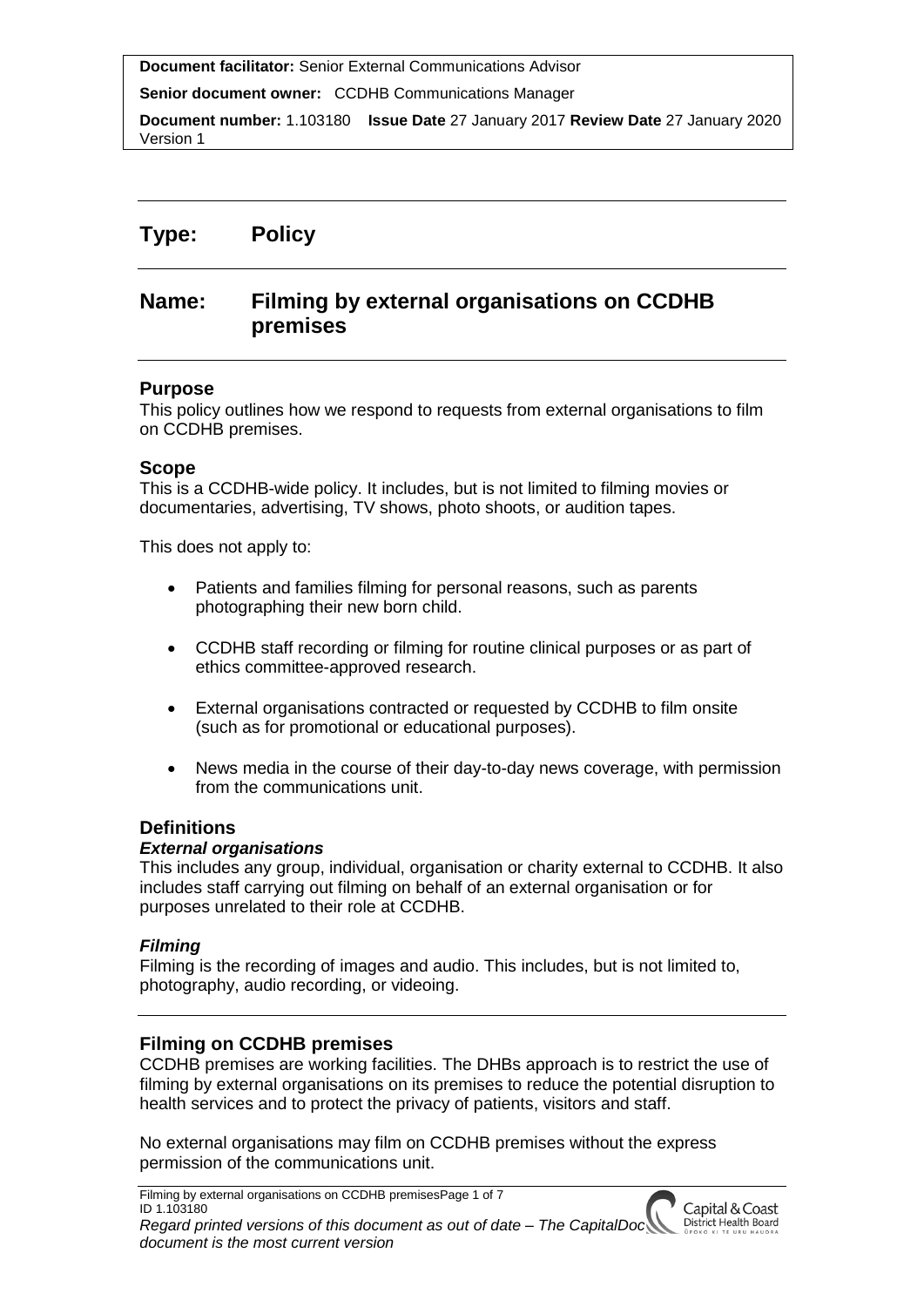**Senior document owner:** CCDHB Communications Manager

**Document number:** 1.103180 **Issue Date** 27 January 2017 **Review Date** 27 January 2020 Version 1

Any visits by external organisations to CCDHB premises to reconnoitre potential filming sites must be approved by the communications unit.

A member of the communications unit, or delegate, will escort external organisations while filming or reconnoitring potential filming sites on CCDHB premises.

#### **Requests**

External organisations wishing to undertake filming on CCDHB premises must contact the communications unit. Approaches to staff or other departments must be referred to the communications unit.

The communications unit must be provided with any and all information it requires to properly assess the request to film on CCDHB premises. Refer to appendix 1 for a copy of the filming request form.

The communications unit will liaise with relevant staff to assess the request and determine whether it is appropriate.

The communications unit will give the external organisation written notification of the outcome within five business days.

As a Crown entity we follow the Code of Conduct for State Services which states we must be impartial. It isn't appropriate for external organisations to carry out filming on CCDHB premises that has, or could be perceived to have a political agenda.

# **Filming requirements**

CCDHB premises are working facilities. Staff are authorised to stop the filming at any time should they feel uncomfortable or feel the filming is affecting patient care or behaviour.

If staff ask for filming to stop, or for areas to be vacated, the external organisation must comply immediately.

External organisations must observe CCDHB health and safety, emergency and evacuation procedures. Facilities management would provide this briefing in advance, along with other instructions deemed relevant to the activity.

External organisations must also provide, in advance their own health and safety management plan specific to the activity they propose carrying out on CCDHB campuses.

Any deviations from the agreed plan or timetable must be discussed with, and approved by, the communications unit.

All CCDHB premises are smokefree. External organisations and their staff or contractors must comply with the no-smoking rule while onsite.

# *Premises and equipment*

CCDHB premises must be left in the same condition as they are found. Equipment and other items are not to be used or moved unless previously agreed.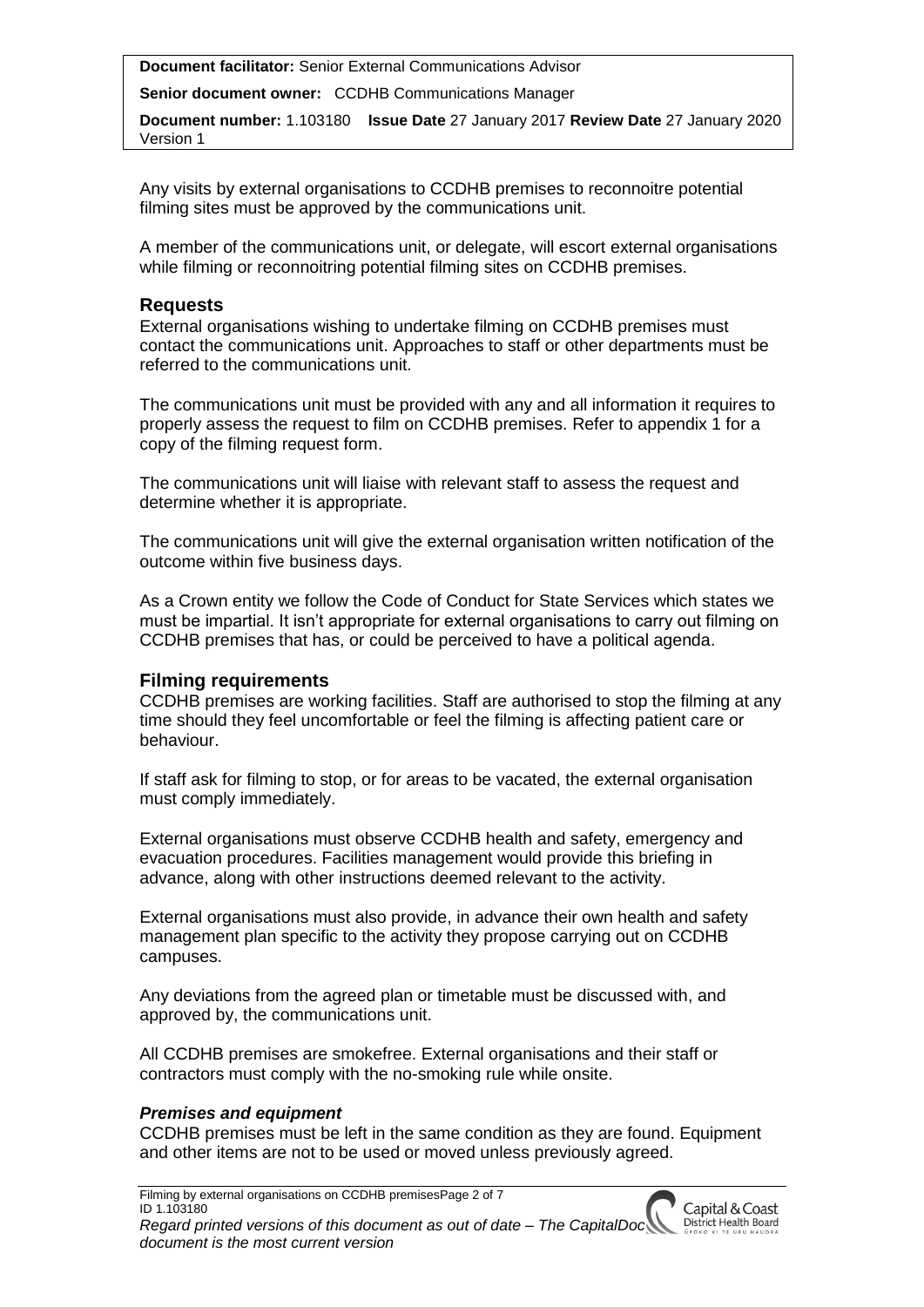**Senior document owner:** CCDHB Communications Manager

**Document number:** 1.103180 **Issue Date** 27 January 2017 **Review Date** 27 January 2020 Version 1

Lights or equipment used by the external organisation must not interfere with the running of CCDHB premises.

Depending on the size of the production, external organisations may not be permitted to use CCDHB facilities. If this is the case filming must be self-contained with external organisation providing bathroom facilities, power generators, telecommunications, catering, and so on. This decision will be made by the communications unit.

#### *Consent*

The privacy of staff, patients and visitors are paramount at all times. No staff, patient, or member of the public may be filmed on CCDHB premises without written consent from the individual, and permission from the communications unit.

Clinical procedures can only be filmed with permission from the clinical director or clinician in charge, written consent from the patient, and permission from the communications unit. The external organisation is responsible for obtaining consent.

Staff, patients and visitors reserve the right to withdraw consent at any time up to, during, or seven days after filming. If consent is withdrawn, the individual must be rendered unidentifiable or removed from the footage or the footage cannot be used.

# *Security*

The external organisation must provide the communications unit, in advance, the names of individuals involved in filming that will be on CCDHB premises at any time.

Individuals must have clear identification. Anyone on CCDHB property that is not listed, or lacking appropriate identification, will be escorted offsite.

# *Parking*

The external organisation must provide the communications unit, in advance, the registration number of all vehicles involved in the filming that will be on CCDHB premises at any time.

Vehicles that have not paid for parking, and are not listed with parking services, will be ticketed and/or towed from CCDHB premises and recovered at the owner's cost.

# *Insurance and legal requirements*

CCDHB must be named a co-insured on the external organisations liability insurance for an amount not less than \$5million. A copy of the insurance policy must be on file with CCDHB's Legal Services no later than five working days before filming begins.

The external organisation will indemnify CCDHB against any claim from filming staff in relation to its activities at CCDHB premises.

The external organisation will also indemnify CCDHB against any legal action taken against it in relation to its activities on CCDHB property or otherwise.

# *Acknowledgments*

A credit, agreed with CCDHB, will appear for no less than two seconds, or longer depending on the speed of scrolling credits, at the end of the film or production.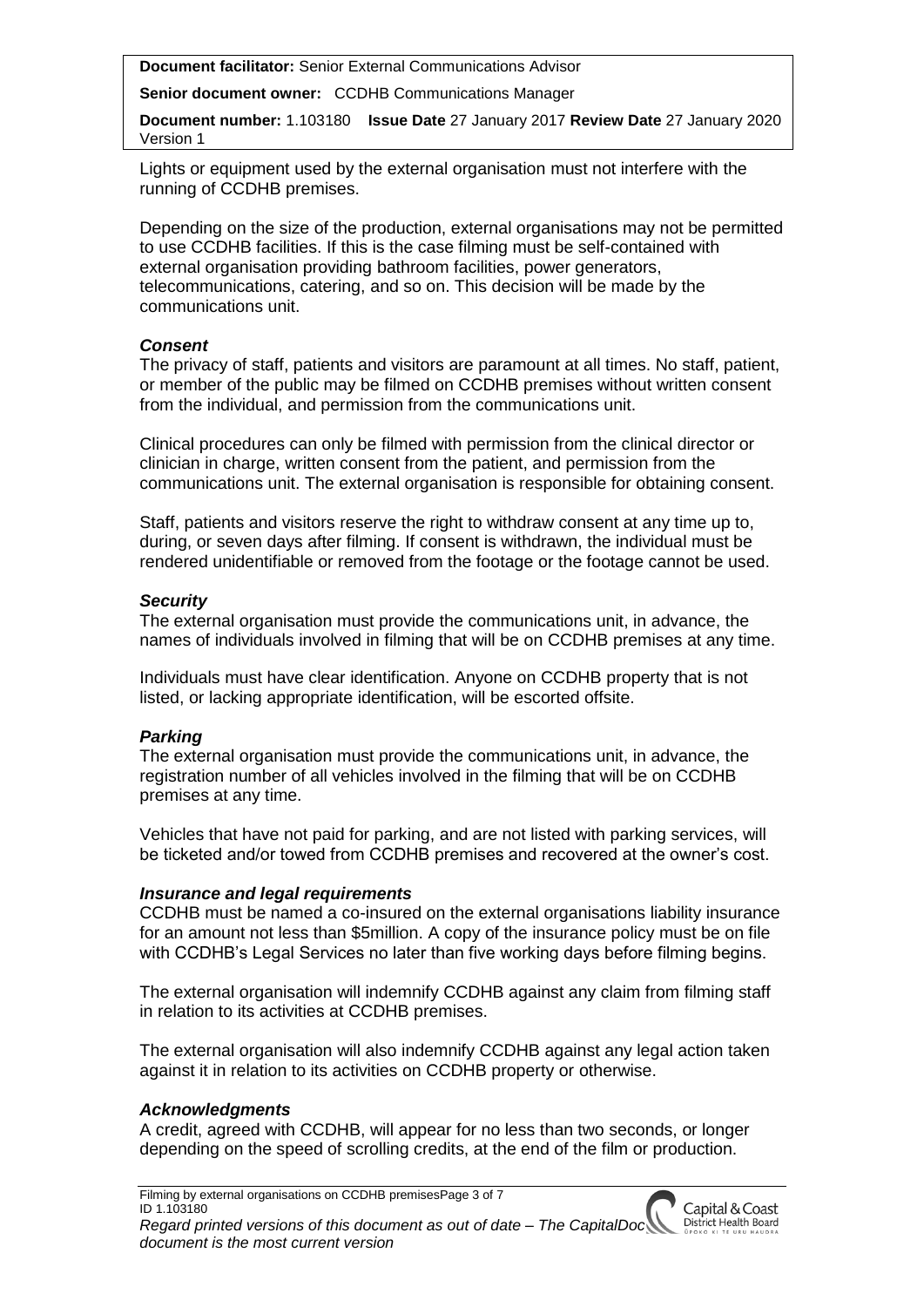**Senior document owner:** CCDHB Communications Manager

**Document number:** 1.103180 **Issue Date** 27 January 2017 **Review Date** 27 January 2020 Version 1

For audio-only products, an agreed CCDHB credit must feature at the end of the audio and/or in the inset/booklet of the cover.

#### **Fees**

As there is a cost to CCDHB for arranging and managing film requests, there is a fee to film on CCDHB premises. Fees may be varied by the communications unit.

The fees are detailed below and are to be paid to CCDHB in advance of filming:

| <b>Filming time</b>                     | Cost per day |
|-----------------------------------------|--------------|
| Set up and filming for up to four hours | \$1000+GST   |
| Set up and filming for a day            | \$2000+GST   |
| Extension of agreed filming per day     | \$2500+GST   |

CCDHB defines a 'day' as any portion of any 24-hour period – from midnight to midnight – when individuals, equipment or vehicles are on hospital property.

Any extension beyond the agreed timeframe must be re-negotiated and approved by the communications unit.

If security is required, the external organisation will be charged twice the hourly rate for all necessary security staff.

Any other costs incurred by CCDHB, and not covered, are to be paid to CCDHB within 10 working days following the receipt of an invoice from CCDHB. These include, but are not limited to damages and parking.

# **References**

Code of Health and Disability Consumers Rights 1996

Health Information Privacy Code 1994

**Associated CCDHB documents** [External communication policy](http://silentone/content/capitalDoc/80_Corporate_Services/000000103085/__file__/000000103085.pdf) capitalDocs ID 1.103085

[Medical photography and video recordings](http://silentone/content/capitalDoc/30_CandCDHB_Organisation_Wide_Policies__Clinical_/Clinical_practice/000000103054/__file__/000000103054.pdf) capitalDocs ID 1.103054

Patient [and families filming staff](http://silentone/content/capitalDoc/30_CandCDHB_Organisation_Wide_Policies__Clinical_/Informed_consent_health_information/000000102086/__file__/000000102086.pdf) capitalDocs ID 1.102086

[Communication with External Healthcare Providers](http://silentone/content/capitalDoc/240_Mental_Health/Mental_Health_Directorate_wide_policies/000000102051/__file__/000000102051.pdf) capitalDocs ID 1.1.2051

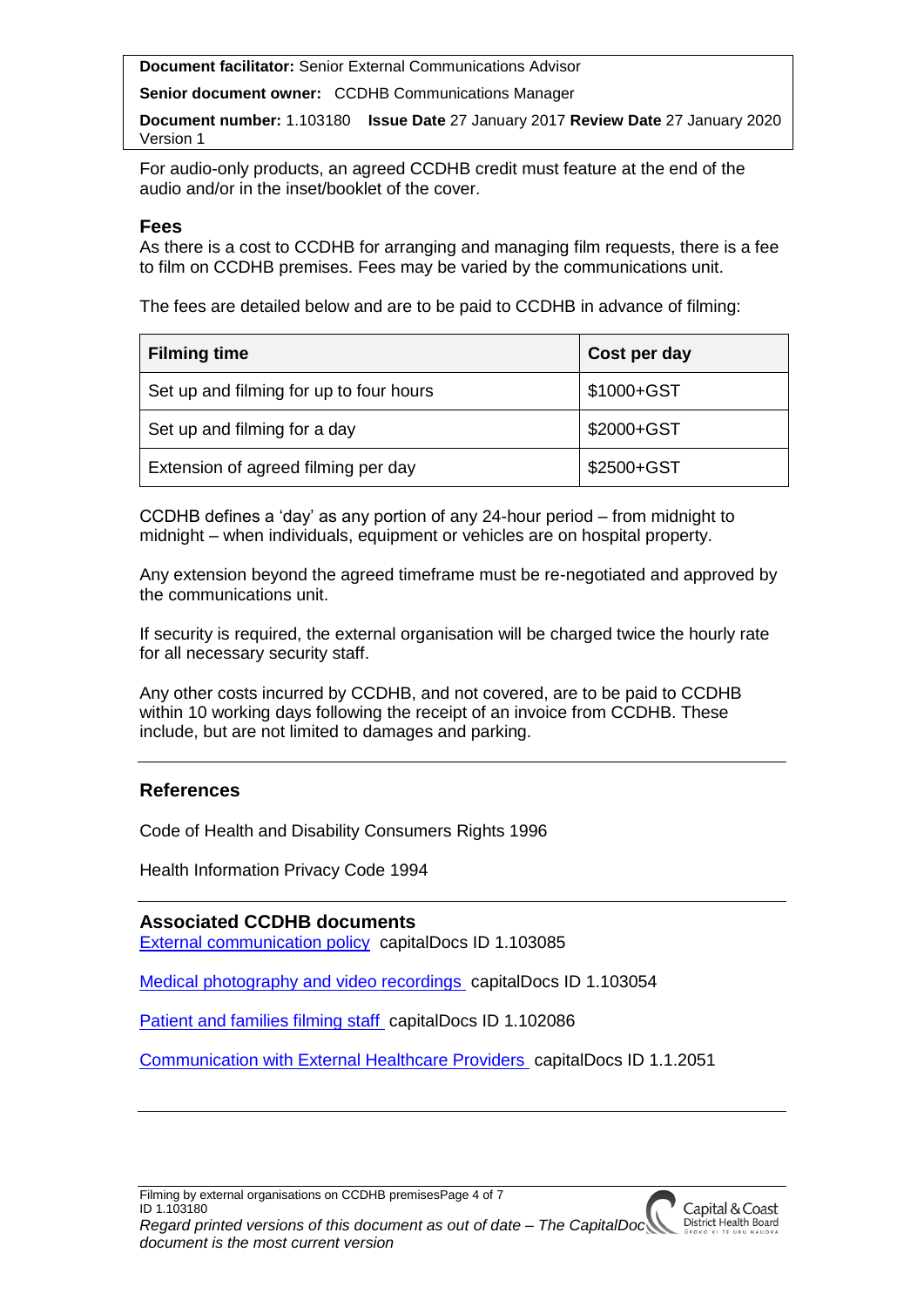**Senior document owner:** CCDHB Communications Manager

**Document number:** 1.103180 **Issue Date** 27 January 2017 **Review Date** 27 January 2020 Version 1

Appendix Appendix 1: Filming request form

*Disclaimer: This document has been developed by Capital & Coast District Health Board (CCDHB) specifically for its own use. Use of this document and any reliance on the information contained therein by any third party is at their own risk and CCDHB assumes no responsibility whatsoever.*

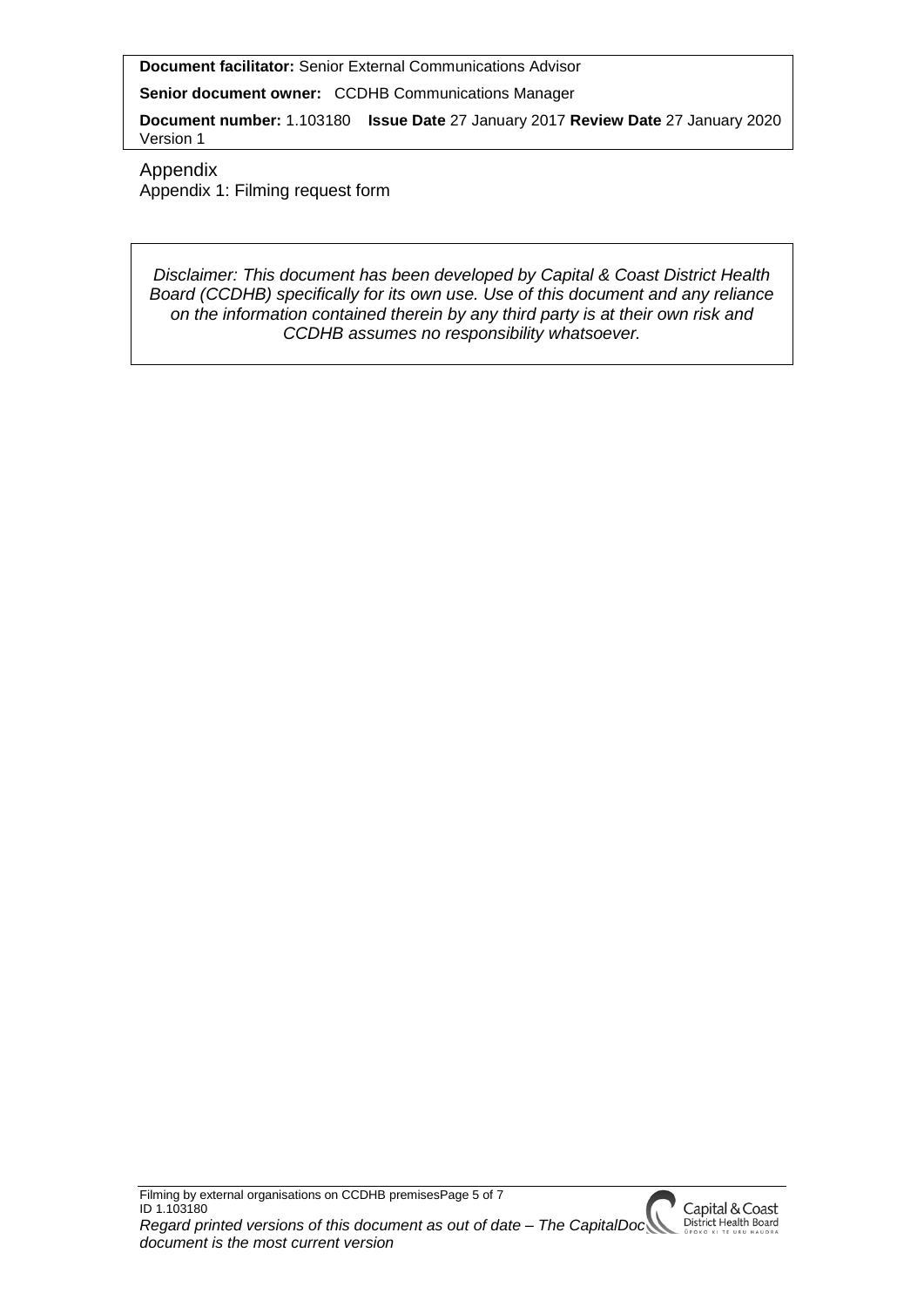**Senior document owner:** CCDHB Communications Manager

**Document number:** 1.103180 **Issue Date** 27 January 2017 **Review Date** 27 January 2020 Version 1

# **Appendix 1: Filming request form**

Dear [Name],

This email is to acknowledge we have received your request to film on Capital & Coast DHB premises, and to seek more information.

Capital & Coast DHB premises are working facilities. Any filming by external organisation can not disrupt the delivery of health services or put the privacy of our patients, visitors and staff at risk.

In order to determine if we can support your request, we require additional information. Please complete the below form and email it to [news@ccdhb.org.nz.](mailto:news@ccdhb.org.nz)

Once we receive the information, we will liaise with relevant staff to assess your request. We will email you with a response to your request within five business days.

# **Filming request form**

| Organisation the filming is for                         |  |
|---------------------------------------------------------|--|
| Purpose of the filming                                  |  |
| Location/s to film on CCDHB<br>premises                 |  |
| Dates and time of filming                               |  |
| Number of people onsite at<br>any given time            |  |
| Number and type of vehicles<br>onsite at any given time |  |
| Equipment being used, such<br>as lighting               |  |
| <b>CCDHB</b> props required                             |  |

As there is a cost to CCDHB for arranging and managing film requests, there is a fee to film on CCDHB premises. The costs per day for filming are:

| <b>Filming time</b>                     | Cost per day |
|-----------------------------------------|--------------|
| Set up and filming for up to four hours | \$1000+GST   |
| Set up and filming for a day            | \$2000+GST   |

Regards, [Name]

Filming by external organisations on CCDHB premisesPage 6 of 7 ID 1.103180 *Regard printed versions of this document as out of date – The CapitalDoc document is the most current version*